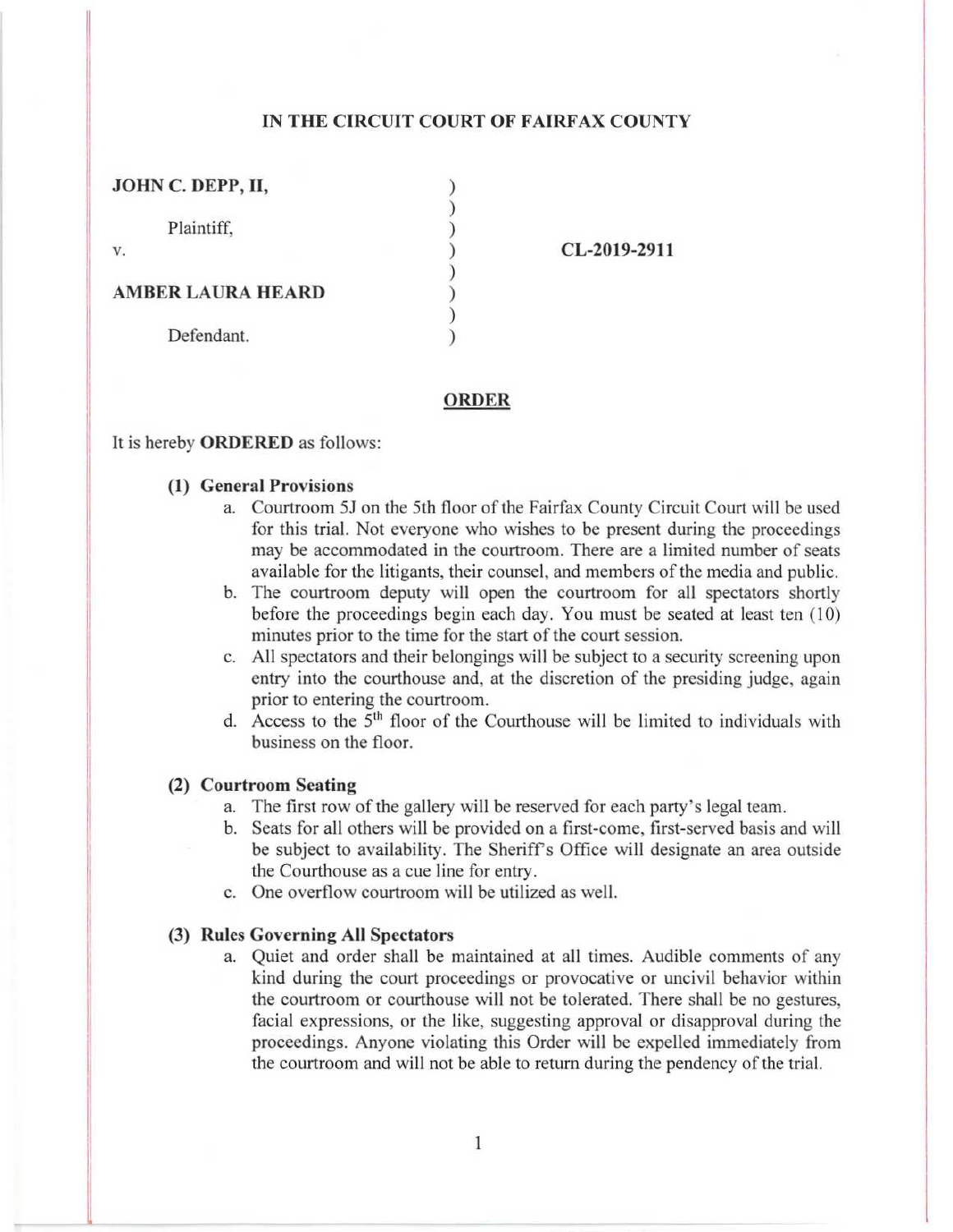- b. All spectators are expected to dress in a manner consistent with the decorum of a judicial proceeding. No chewing gum and no food or drink is permitted in the courtroom at any time.
- c. The presiding judge has discretion to implement protocols for entry and exit during the court proceedings, to control the conduct of the proceedings, and to prevent distractions.

# **(4) Cellular Telephones**

- a. Members of the gallery, whether credentialed media or not, may not use or display cellular telephones in any courtroom or during any court proceeding. All cellular telephones must be turned off or placed in silent or vibrate mode and shall not be used, viewed or otherwise displayed while in any courtroom. Any phone or electronic device visible in the courtroom shall be confiscated and the individual will be expelled from the courtroom for the pendency of the trial.
- b. Attorneys of record may utilize cellular telephones for texting, organizational functions, research and writing functions, and other data transmission functions. Cellular telephones and other similar electronic devices cannot be used to record or send photographs, video, or audio. All cellular telephones must be placed in either silent or vibrate mode. All Bluetooth and similar wireless devices must be turned off, removed from the wearer and secured out of sight.

### (5) **Laptop Computers, Similar Devices and Other Portable Electronic Devices**

- a. Use of laptop computers and other portable electronic devices by members of the gallery is **prohibited.** Electronic devices visible will be confiscated and the individual will be expelled from the courtroom for the pendency of the trial.
- b. Attorneys of record may use a laptop computer or other portable electronic device when their case is in session, and they are actively participating in the proceeding. Attorneys may use electronic devices to conduct research, check calendars, check or send emails and perform other related tasks. No computer or other electronic device can be used to record or send photographs, video, or audio.

## (6) Media

- a. Definitions
	- i. For purposes of this Order, "media" is defined as: 1) traditional print and broadcast communication channels, such as radio, television, newspapers, and magazines, through which news and information is disseminated that reach or influence people widely for newsworthy, entertainment, or other purposes; 2) motion picture entities, including documentary and independent filmmakers; and 3) the next generation of digital, computerized or networked information and communication technologies, not directly associated with traditional print and/or broadcast media entities and defined as: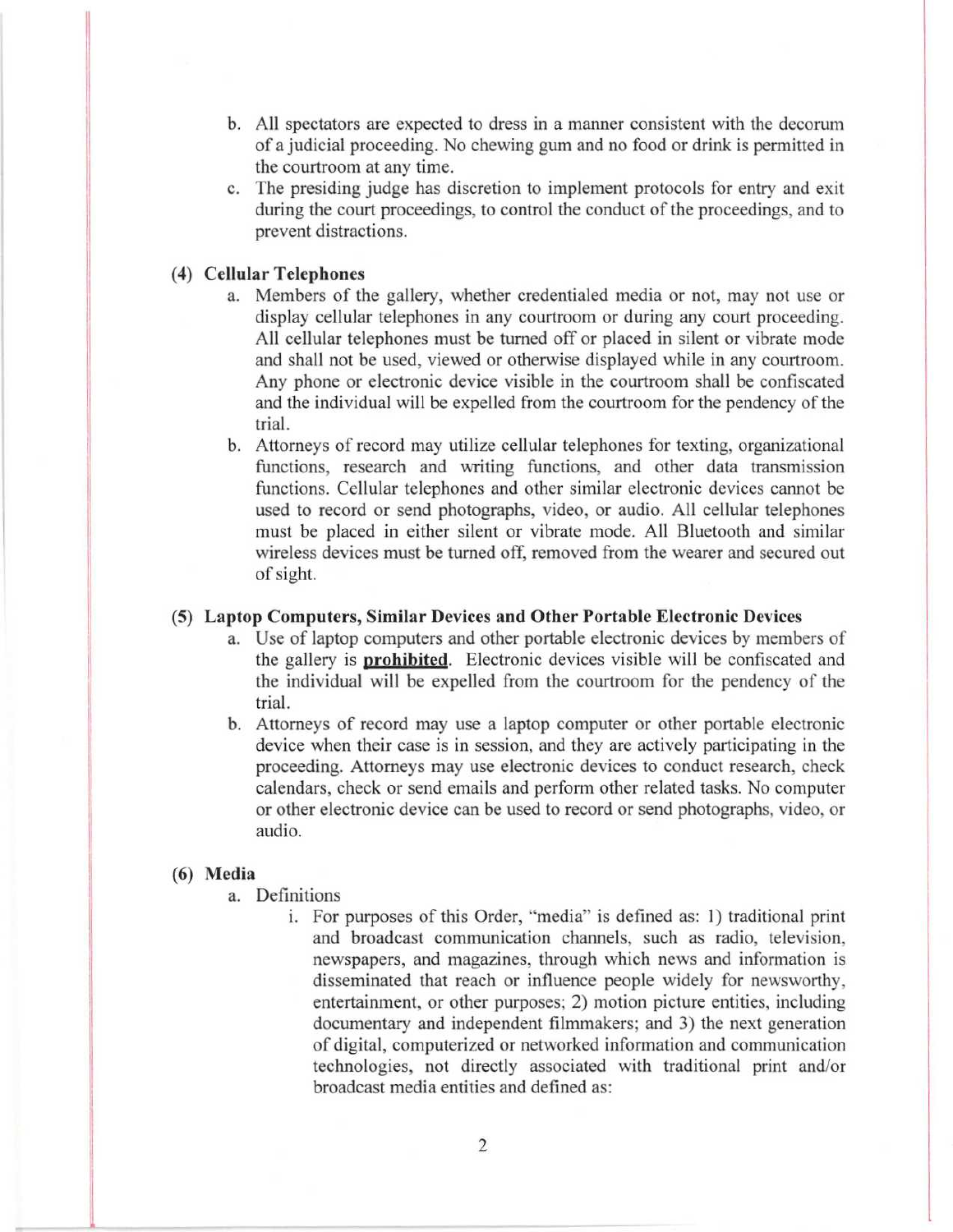An online entity which was a previously established, independent site that contains regularly updated original news content above and beyond links, forums, troubleshooting tips and reader contributions; said content is thoroughly reviewed by an independent editor before publication; has readership or viewership of more than 1000 per month; and has previously covered the judicial branch for the six (6) months immediately prior to requesting to cover proceedings in this Circuit. Fan sites, web logs or blogs and portable websites do not qualify as media.

- b. All media representatives must read this Order.
- c. A pool camera system will be utilized and all media requesting access must coordinate with the designated pool camera representative and must sign the Media Credential Order.
- d. All media representatives should always: (i) display proper media credentials and/or identification supplied to them by their employer; (ii) exhibit proper courtroom decorum; and (iii) dress professionally. Eating, drinking, or chewing gum in the Courtroom is prohibited.
- e. Media representatives may not record audio of "side-bar" or "bench" conferences. There shall be no in court recording or broadcast while court is in recess, except as may be necessary for members of the media to set up or troubleshoot equipment or to capture the appearance of a litigant entering or leaving the courtroom. To protect the attorney-client privilege, the effective right to counsel, and the due process of all litigants, there shall be no recording or broadcast of conferences that occur in court between attorneys and their clients, between co-counsel, or between counsel and the presiding judge held at the bench. Upon the conclusion or recess of proceedings being covered by the media (including after recording a litigant leaving the courtroom), any video or audio recording (including live streaming), if applicable, shall cease to avoid the inadvertent capture of any of the aforementioned types of communications. Interviews of jurors after their release from service is at the individual juror's discretion and must be conducted in a location not otherwise prohibited by this Order. The purpose and intent of this paragraph is not to prevent the media from covering legal proceedings, but to protect the vital due process rights of all litigants.

#### (7) **Courthouse and Courthouse Grounds**

- a. There will be no overnight camping on Courthouse grounds. This includes the entire Judicial Complex within the boundaries of Chain Bridge Road, Judicial Drive, and Main Street.
- b. Further measures will be taken if the flow of pedestrian or vehicle traffic is impeded or entry to the Courthouse is affected.